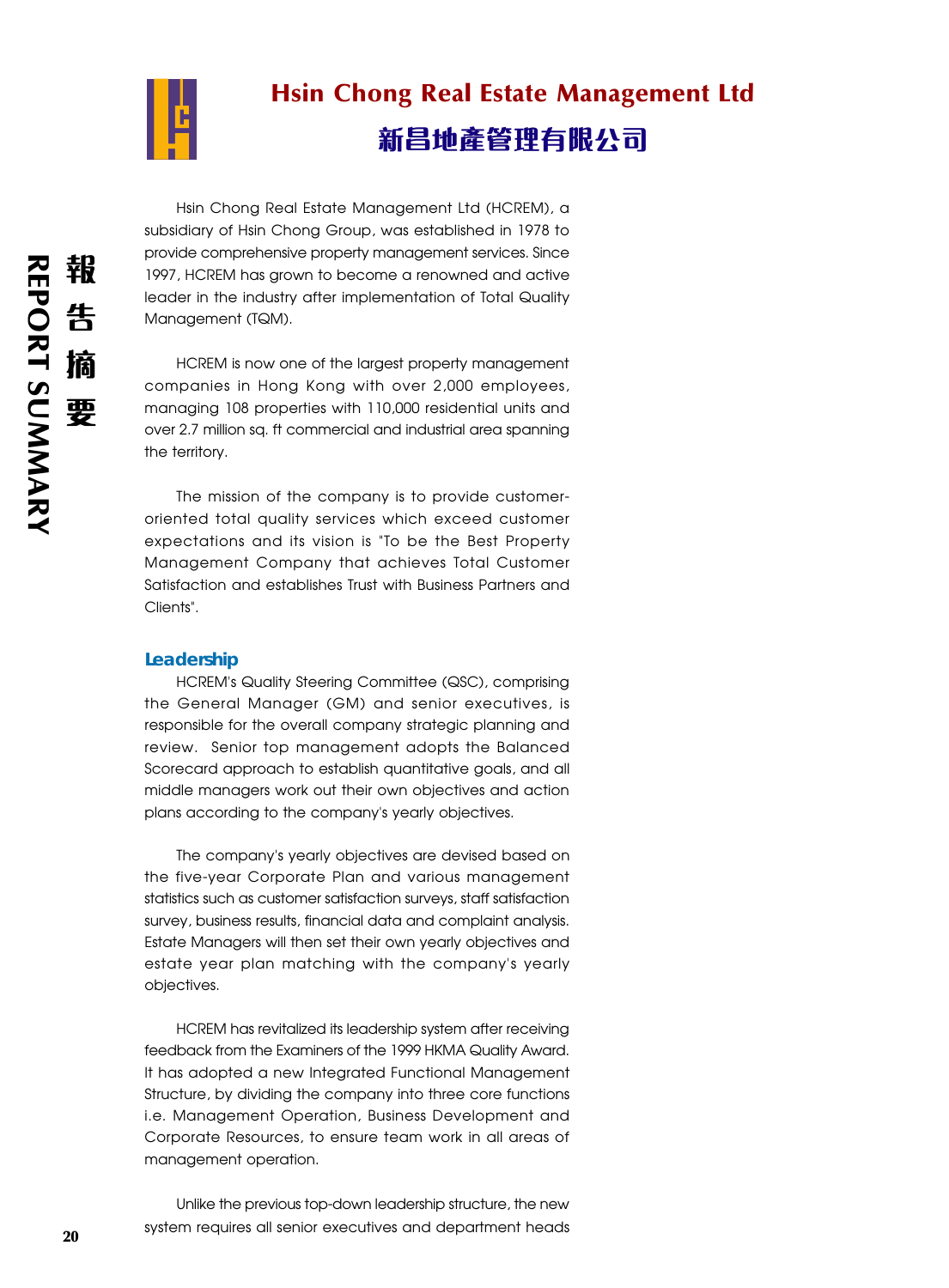to perform not only their own unique functions, but work together as a team to achieve the company's goals and objectives.

## **Strategic Planning**

Strategic Planning is a crucial process for HCREM to develop and maintain a viable fit between the company's vision, mission, core values, objectives, skills, resources and the changing market opportunities. Through the Business Strategy Development & Planning Workshop, the General Manager and all managers work out the five-year Corporate Plan and yearly objectives as well as redefine the company's business direction.

HCREM formulates strategy with reference to external and internal environment analysis. For internal environment analysis, HCREM evaluates the company's strengths and weaknesses periodically by reviewing the company's human resources capabilities, operational capabilities and suppliers and partners capabilities.

Apart from organizational capabilities, HCREM also assesses the company's business system by identifying the value chain of the business system. "Value Chain Analysis" is adopted to reflect cost implication on service delivery from the marketing stage to the end users.

The Balanced Scorecard Approach and Key Performance Indicators (KPIs) were introduced to establish and monitor achievement of the company goals. The managers have to set their own goals in the Scorecard and KPIs on different areas of management operation to measure managers' performance and goals achievement.

# **Customer and Market Focus**

With an aim to offer the "Best Value for Money" service to different customers, HCREM has segmented customers into three major categories, namely, residential buildings, industrial and office buildings, and commercial buildings and shopping centres.

It is important to understand customer needs and deliver services to meet their expectations. In this respect, HCREM has a well-established survey system for collecting customer opinions to formulate service strategies to fulfill the changing customer requirements and aspirations.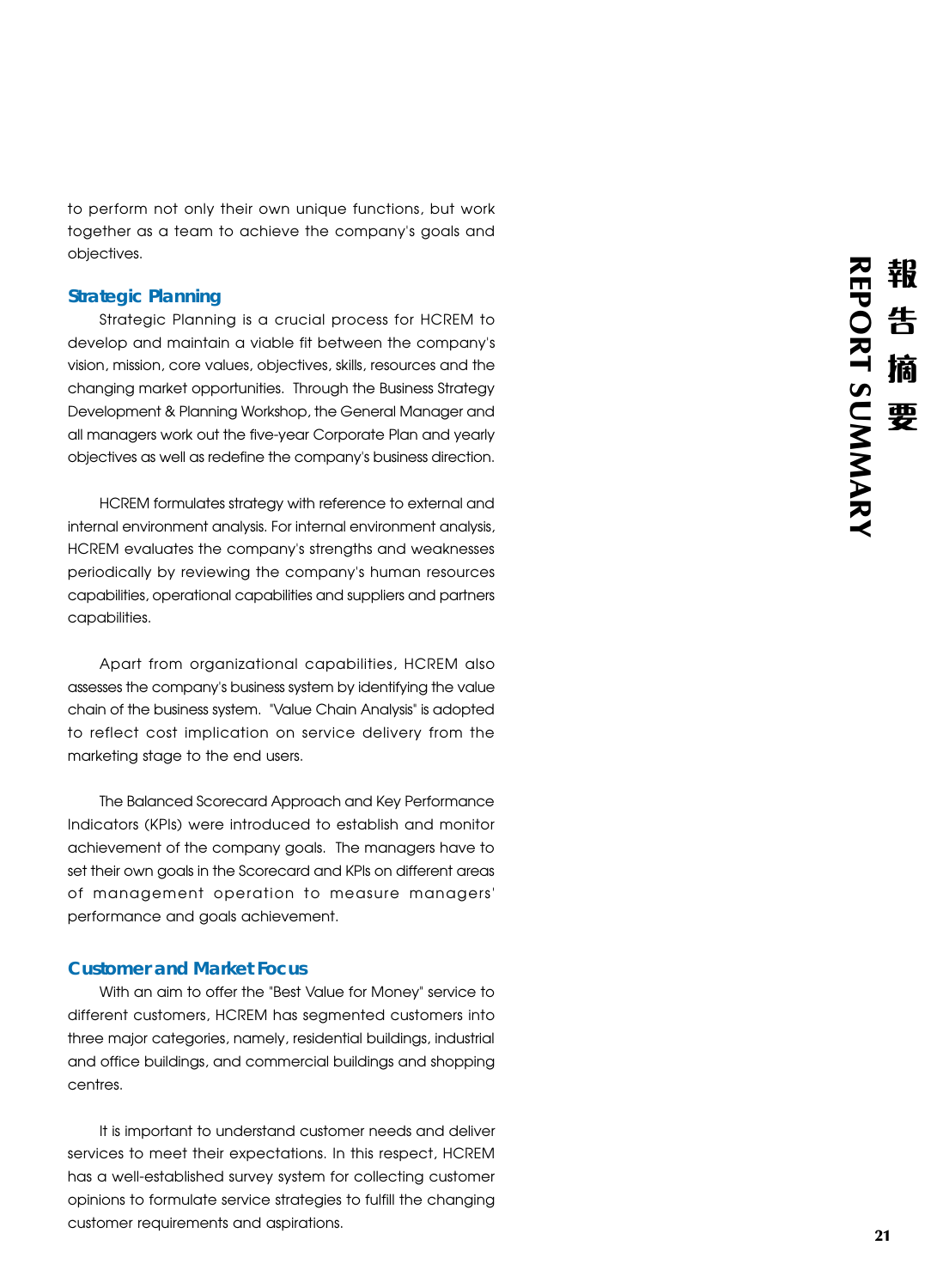An Initial Management Service Survey is conducted for new intake projects to understand customers' requirements and expectations on service standards. An Annual Management Service Survey aims to review the customer satisfaction level on the overall service performance. While an After Service Survey is conducted throughout the year to obtain customer suggestions on post -delivery service.

Apart from the survey system, HCREM provides many communication channels such as e-mail, suggestion form, monthly meetings with resident associations to enable customers to provide feedback on their personal needs and opinions. Through these channels, all customer comments and opinions being gathered are analyzed for designing tailor-made services to fulfill customer needs.

#### **Information and Analysis**

HCREM has a centralized data information centre designated to pool together data resources on organizational performance. The information is not only useful for continuous improvement, but is also a valuable reference to the company in setting its corporate goals. The information is accessible to staff via the company's Intranet and the Docushare System. With the aid of information technology, the company can accurately and effectively analyze performance data and ensure the analysis aligns with the corporate action plans.

As almost all performance surveys such as service satisfaction surveys and performance appraisals by customers are conducted periodically, the collected information enables HCREM to grasp a clear picture of company's strengths and weaknesses. To facilitate analysis, the effectiveness of the selection of the information and data is regularly evaluated in the QSC meetings and the weekly Executive meetings.

### **Human Resource Focus**

HCREM's Human Resources Management Philosophy is that the company believes the quality and commitment of its staff is the single most important factor in sustaining its leadership position in the market. With this management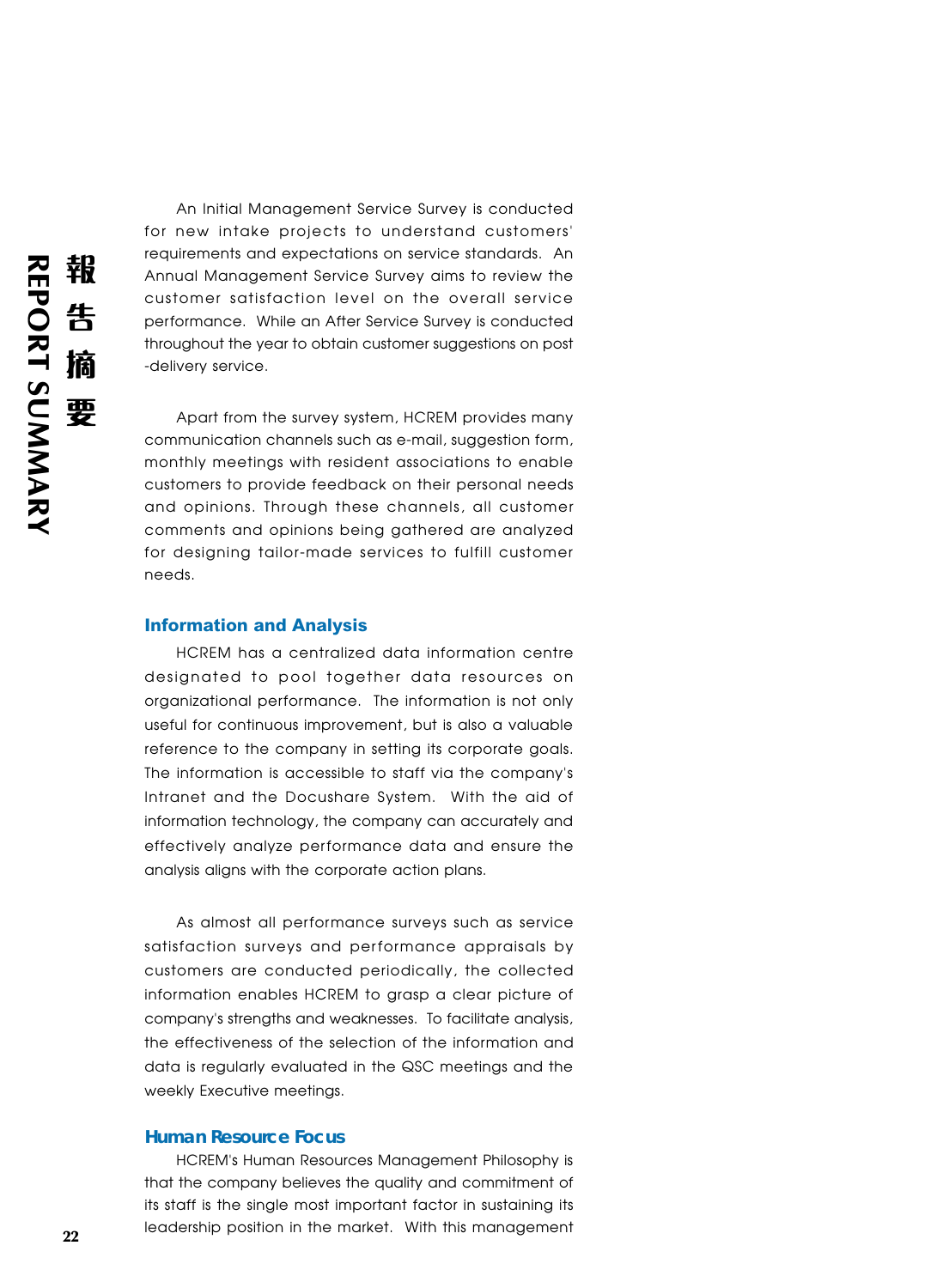philosophy, HCREM has developed the following six Human

- 
- 
- 
- 
- Resources Management Guidelines:<br>• To Identify Talented Employees;<br>• To Attract Quality Employees;<br>• To Fully Utilize Employees, Capabilities;<br>• To Reward Talented Employees;<br>• To Develop Employees to Their Fullest Potenti
- 

HCREM values its staff as the single most important asset and has devised a comprehensive Human Resource Management Plan, an effective performance-based reward and recognition system to reward good performers and intensive training programmes for staff development.

Based on this well-defined Human Resource philosophy, management is dedicated to build a mission-committed, high skilled and dynamic workforce through effective people management. In this connection, "Every Manager a HR Manager" is accepted as the main theme. It requires all managers to perform duties of the HR manager as well as their daily routine duties.

The company believes that an effective Performance Evaluation System is essential to ensure quality service. HCREM places high priority in developing an effective evaluation system. A "two-way" Performance Appraisal System was set up in 2000 to replace the traditional one-way assessment system. The new system provides an effective communication channel for staff to give their views on the performance appraisal.

#### **Process Management**

HCREM believes that service delivery has to be attuned to customer needs. The key aspects of the company's management process include the company's vision, communication with customers, benchmarking, quality circles and review mechanisms.

The company has more than 45 Quality Circles (QC) which are formed by front line staff from each estate and facilitated by the senior managers. As the front line staff know clearly the needs of customers through day-to-day direct contact, the QC proposals provide valuable and constructive suggestions to enhance the management service. Implementation of the QC is therefore an effective means to further enhance service quality and promote the culture of continuous improvement in management operation at all levels.